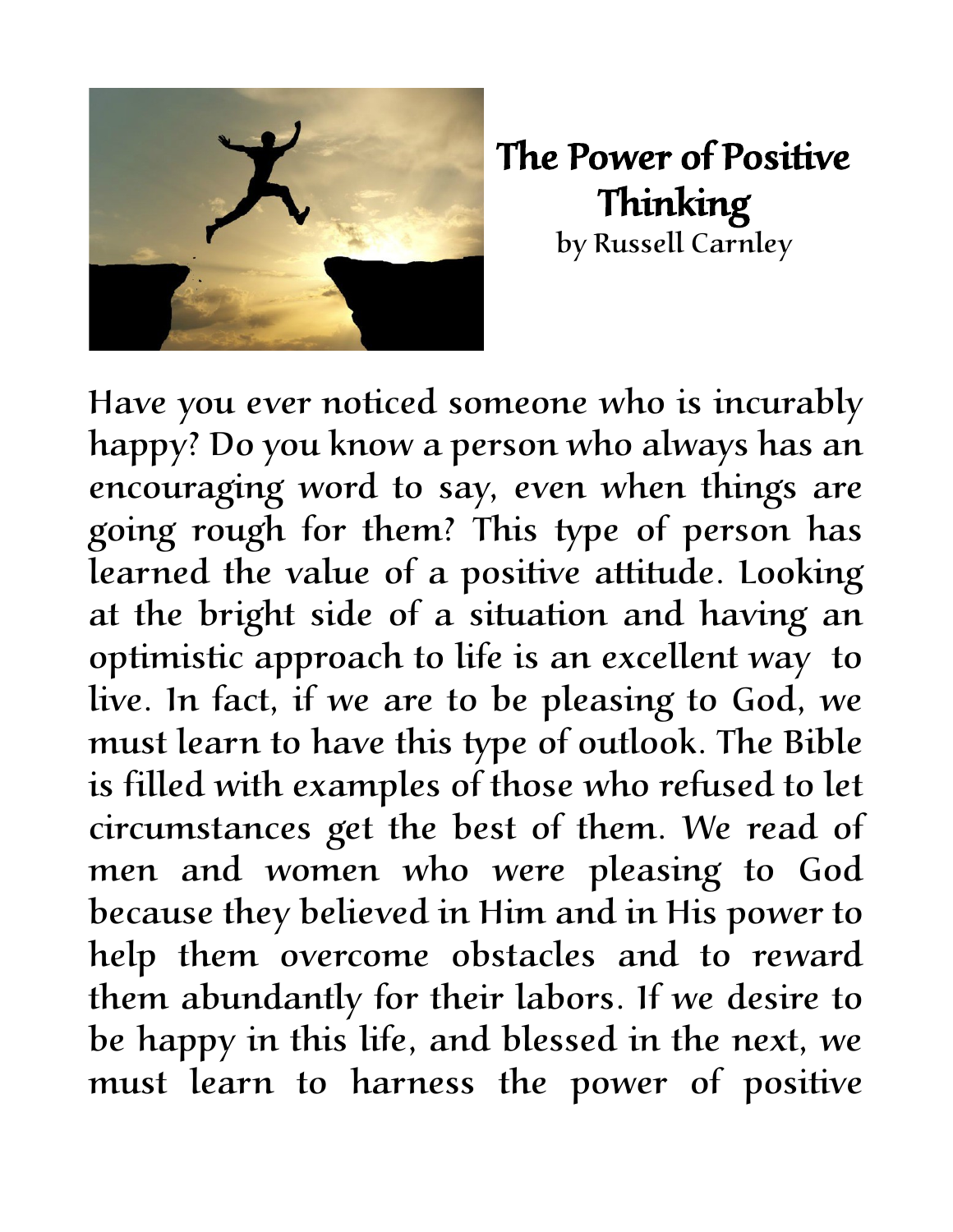thinking. Let us observe how positive thinking can improve our lives in three areas.

## Personal Life:

As we consider our personal lives, we should know that a positive attitude will help us to cultivate and maintain meaningful relationships. Consider the story of Ruth. She is a great example of how one woman, with the proper attitude, can make a difference. This beautiful story of grace and redemption is set in the uncertain and tumultuous times of the judges when "everyone did what was right in his own eyes," (1g. 21:25). It is sad to note that what was "right" in the eyes of men amounted to an abomination in the sight of God (Prov. 14:12). But Ruth was faithful even in these times. When adversity struck, with her mother-in-law. She didn't know how the Jews would react to her. Nor did she know if she would even be able to gather enough food for them to survive. But she knew that Naomi needed her, and she knew that she must at least try. She could have thought up several reasons not to go with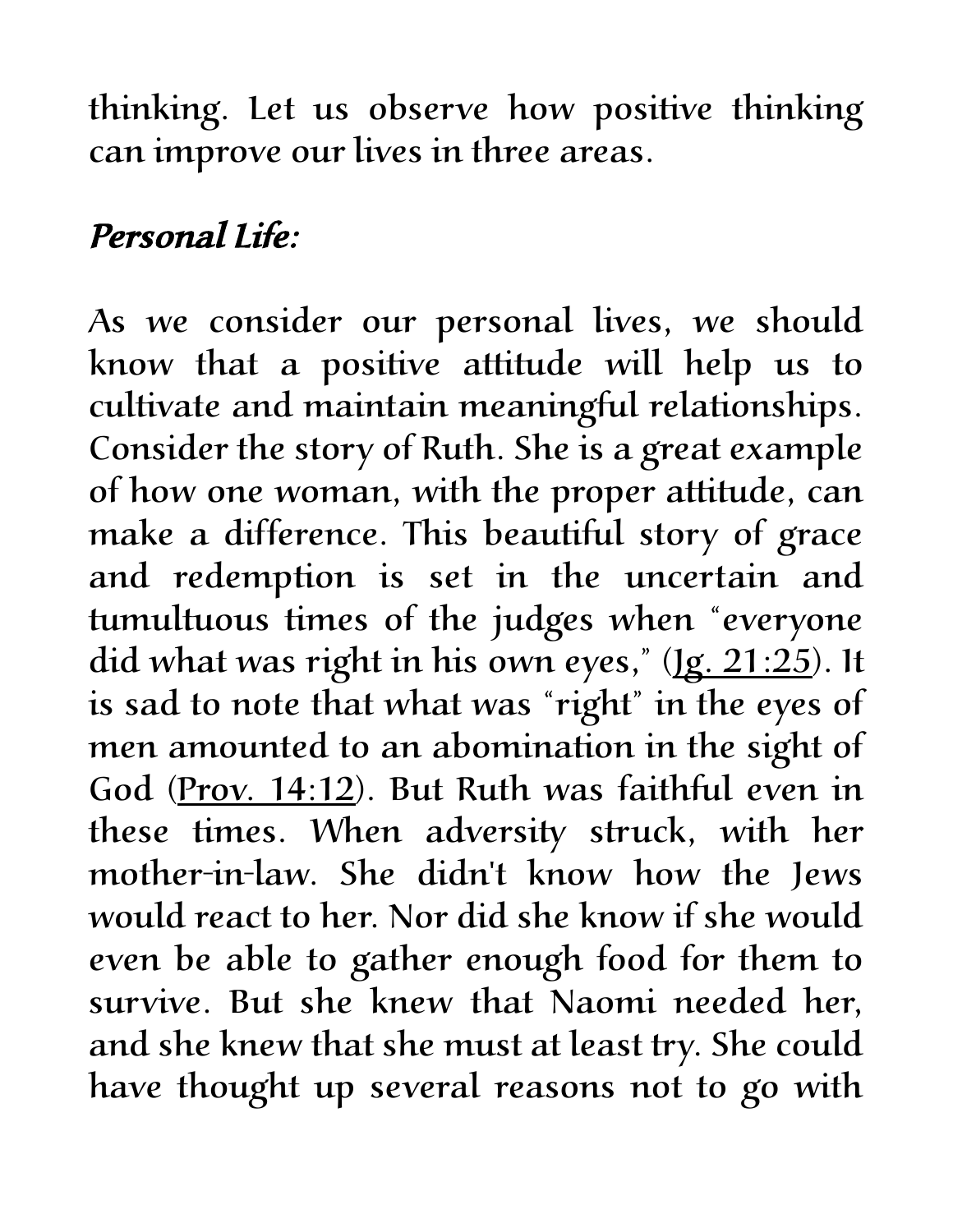her, but she didn't. Instead she kept a positive attitude and God blessed her greatly because of it. A positive attitude can help your personal life as well.

## Professional Life:

Positive thinking can help you be successful in your professional life also. When you consider your life, most of your waking hours will be spent at your workplace. This is a very sobering thought. But with the proper attitude your workplace can be more enjoyable. And with a positive attitude you can achieve far more success in your career. Consider Joseph as an example of the proper outlook. When he was a young boy he was betrayed by his brothers and sold into slavery (Gen. 37). He arrived in Egypt and became the property of Potiphar. In Pptiphar's house he worked very dilligently and was promoted to overseer of all of his house. Now Joseph had reason to complain, but he didn't. He merely worked hard, and God blessed him. After being falsely accused, he was cast into prison.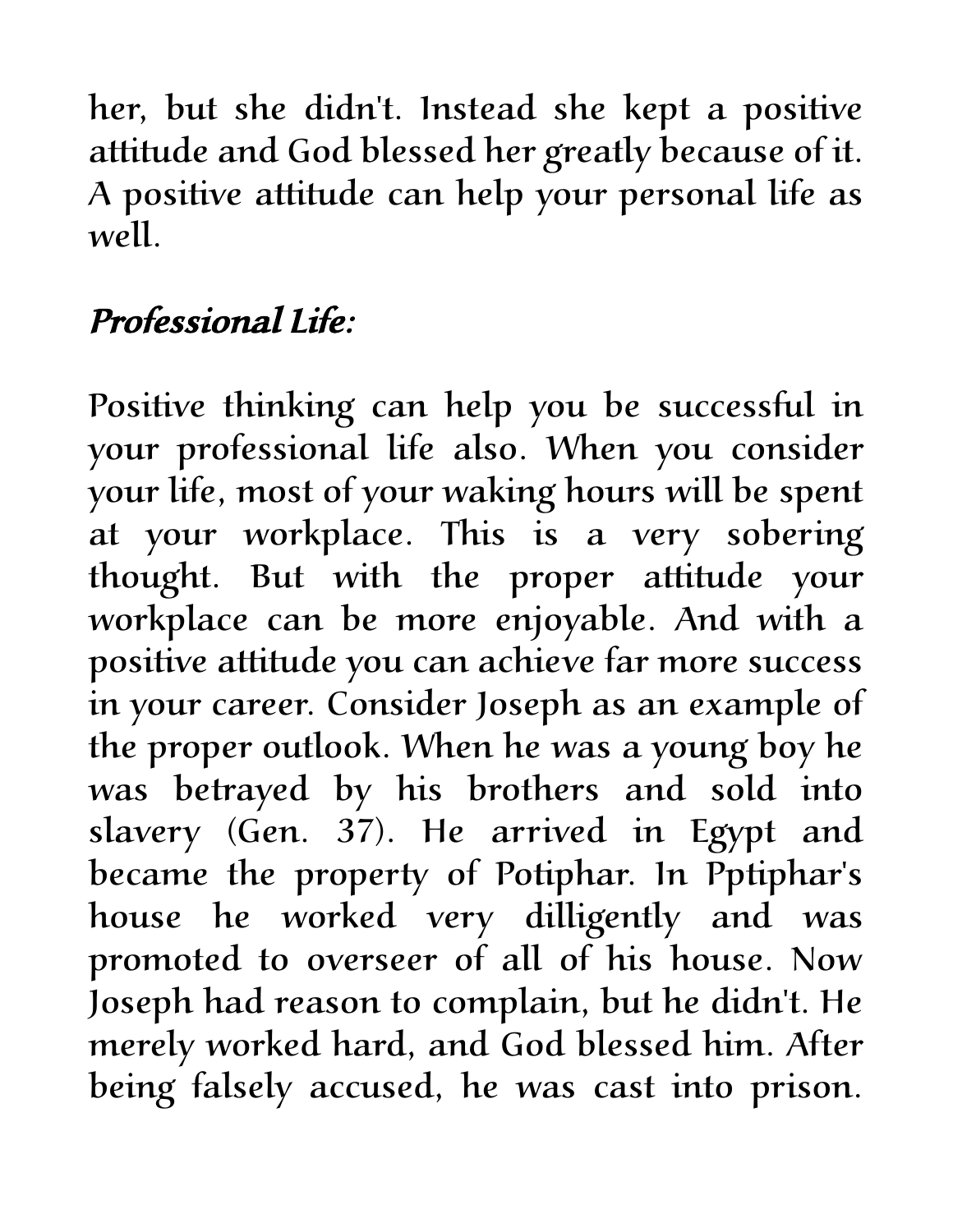Now he really had reason to complain! But he did not. He was simply the best prisoner he could be. As a result he was place in charge of the prison. His next promotion was from head of the prison to head of the country. He was second to Pharoah himself. Joseph is merely one example of how God can work through bad events for the greater good. Joseph didn't wast his time being negative. He rather used his time wisely and kept a positive attitude. A positive attitude can help you achieve your professioal goals as well.

## Spiritual Life:

Finally, a positive attitude can improve your spiritual life. Your attitude towards the Lord effects how you live your life for Him. Consider Cain and Abel, the sons of Adam and Eve. In Genesis 4 we read of their offerings. We read that "Cain brought and offering of the fruit of the ground..." (Gen. 4:3). And Abel "brought of the firstborn of his flock.." (Gen. 4:4). God respected the offering of Abel, but did not respect that of Cain. What was the difference? One difference is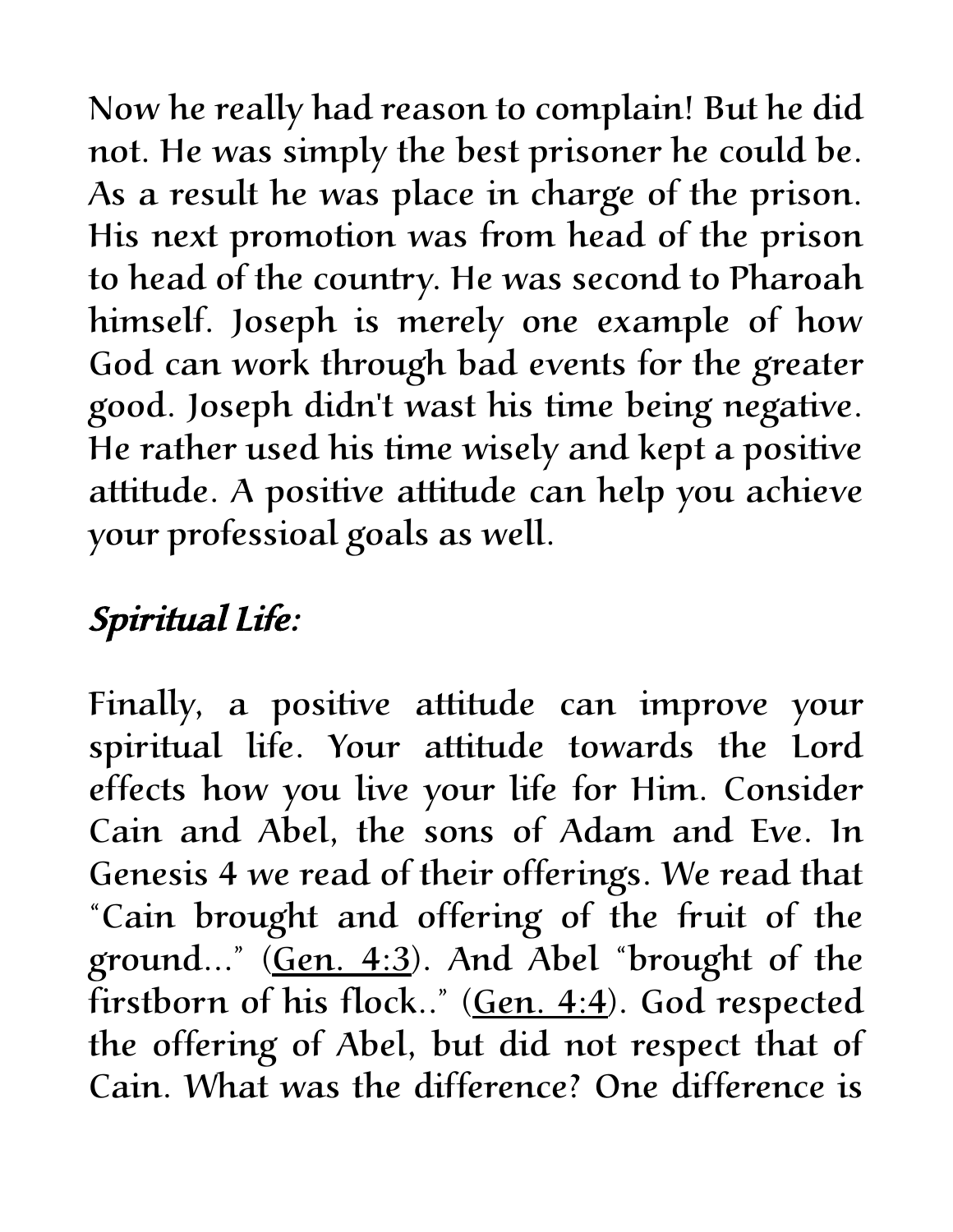in the attitudes of those making the offering. Notice that Abel brought "of the firstborn" while Cain simply brought an offering. Abel put the Lord first in his mind and first in his sacrifice. Cain's attitude was wrong from the start and got worse as time progressed. When we have the proper attitude towards God, we can serve Him acceptably.

Consider another example of how a positive attitude can help your spiritual life. Think of Joshua and Caleb, who went against popular opinion in telling the people to go up and possess the land (Num. 13-14). Because of their diligence, they were the only ones of that generation who were permitted to enter the land of Canaan after the forty years of wandering. Joshua led the Israelites as they conquered the land. Caleb made a very ambitious request when he was eighty five years old: the mount of Hebron (Josh. 14:12). And he conquered it! These are examples for us today that let us know that no obstacles are too large for us, when God is with us. As we consider the power of positive thinking as it is